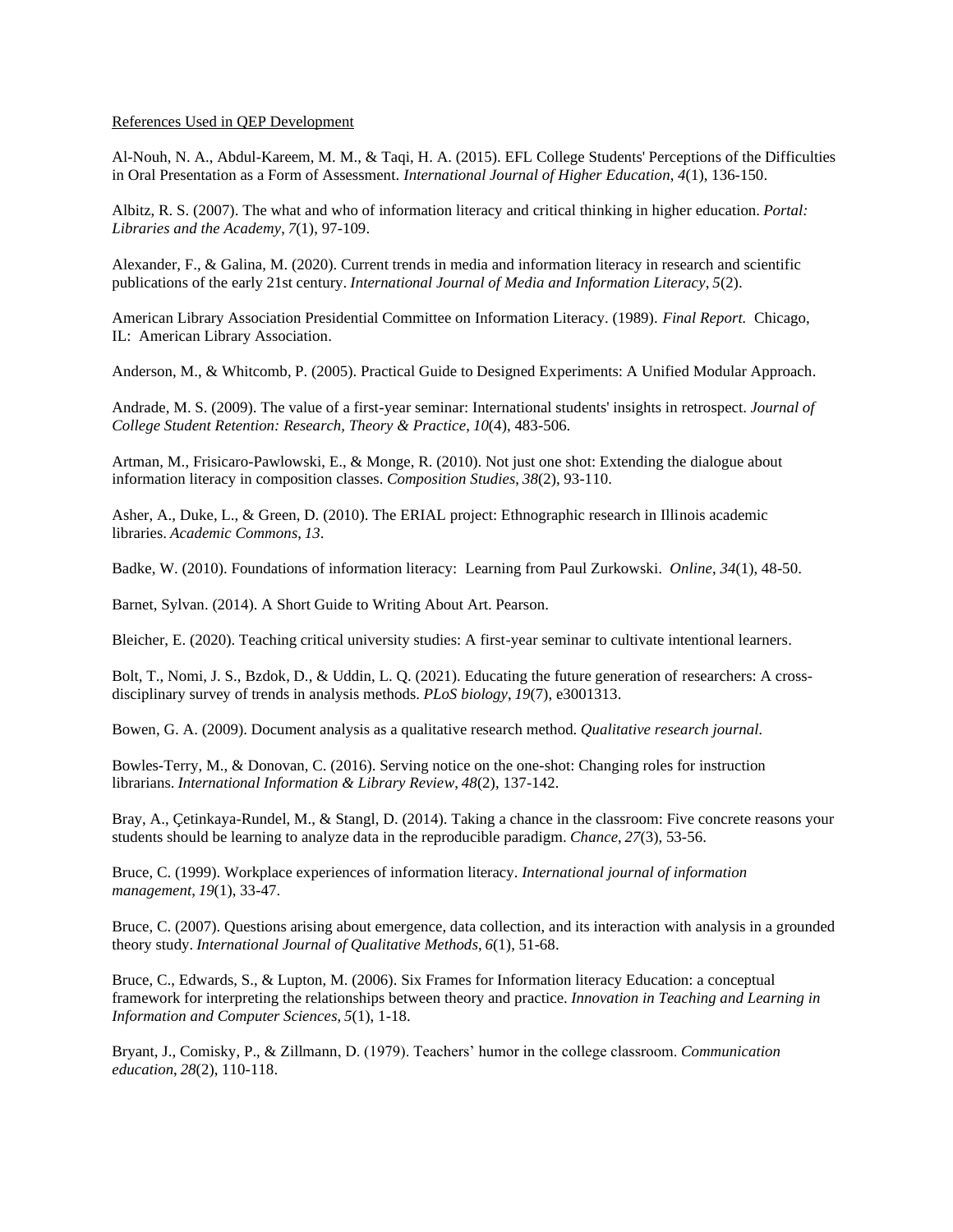Charkoudian, L. K., Heymann, J. J., Adler, M. J., Haas, K. L., Mies, K. A., & Bonk, J. F. (2008). Forensics as a gateway: Promoting undergraduate interest in science, and graduate student professional development through a first-year seminar course. *Journal of Chemical Education*, *85*(6), 807.

Chen, C. P. (1999). Professional issues: Common stressors among international college students: Research and counseling implications. *Journal of college counseling*, *2*(1), 49-65.

Conley, D. T. (2007). The challenge of college readiness. *Educational Leadership*, *64*(7).

Cyphert, D., & Lyle, S. P. (2016). Employer expectations of information literacy: Identifying the skills gap. *Information literacy: Research and collaboration across disciplines. Fort Collins, CO: WAC Clearinghouse and University Press of Colorado*.

Daineko, Y., Dmitriyev, V., & Ipalakova, M. (2017). Using virtual laboratories in teaching natural sciences: An example of physics courses in university. *Computer Applications in Engineering Education*, *25*(1), 39-47.

De Paor, S., & Heravi, B. (2020). Information literacy and fake news: How the field of librarianship can help combat the epidemic of fake news. *The Journal of Academic Librarianship*, *46*(5), 102218.

DeCuir-Gunby, J. T. (2008). Mixed methods research in the social sciences. *Best practices in quantitative methods*, *1*, 125-136.

Defferrard, M., Benzi, K., Vandergheynst, P., & Bresson, X. (2016). Fma: A dataset for music analysis. *arXiv preprint arXiv:1612.01840.*

Dixon, M. (2019). How art analytics is transforming the art industry. Retrieved September 27, 2021 from [https://seleritysas.com/blog/2019/08/01/how-art-analytics-is-transforming-the-art-industry/.](https://seleritysas.com/blog/2019/08/01/how-art-analytics-is-transforming-the-art-industry/)

Donovan, S. (2020). The landscape of challenges for cross-disciplinary activity. In *The Toolbox Dialogue Initiative* (pp. 48-57). CRC Press.

Flaga, C. T. (2006). The process of transition for community college transfer students. *Community College Journal of Research and Practice*, *30*(1), 3-19.

Flores, M. A., Veiga Simão, A. M., Barros, A., & Pereira, D. (2015). Perceptions of effectiveness, fairness and feedback of assessment methods: a study in higher education. *Studies in Higher Education*, *40*(9), 1523-1534.

Framework for Information Literacy for Higher Education. (2015). Association of College & Research Libraries: https://www.ala.org/acrl/standards/ilframework

Frizzo-Barker, J., Chow-White, P. A., Mozafari, M., & Ha, D. (2016). An empirical study of the rise of big data in business scholarship. *International Journal of Information Management*, *36*(3), 403-413.

Getty Museum. [https://www.getty.edu/education/teachers/building\\_lessons/formal\\_analysis.html Retrieved Dec 1,](https://www.getty.edu/education/teachers/building_lessons/formal_analysis.html%20Retrieved%20Dec%201) 2021.

Gupta, S. (2014). Music data analysis: A state-of-the-art survey. *arXiv preprint arXiv:1411.5014*

Hart Research Associates (2018). Fulfilling the American Dream: Liberal Education and the Future of Work. AAC&U. [www.aacu.org/leap/public-opinion-research.](http://www.aacu.org/leap/public-opinion-research)

Hester, E. J. (2008). Using Student Article Presentations for Evidence-Based Practice and Evidence-Based Education. *Perspectives on Issues in Higher Education*, *11*(1), 17-20.

Hoogerwerf, M., Lösch, M., Schirrwagen, J., Callaghan, S., Manghi, P., Iatropoulou, K., ... & Rettberg, N. (2013). Linking data and publications: towards a cross-disciplinary approach. *International Journal of Digital Curation*, *8*(1), 244-254.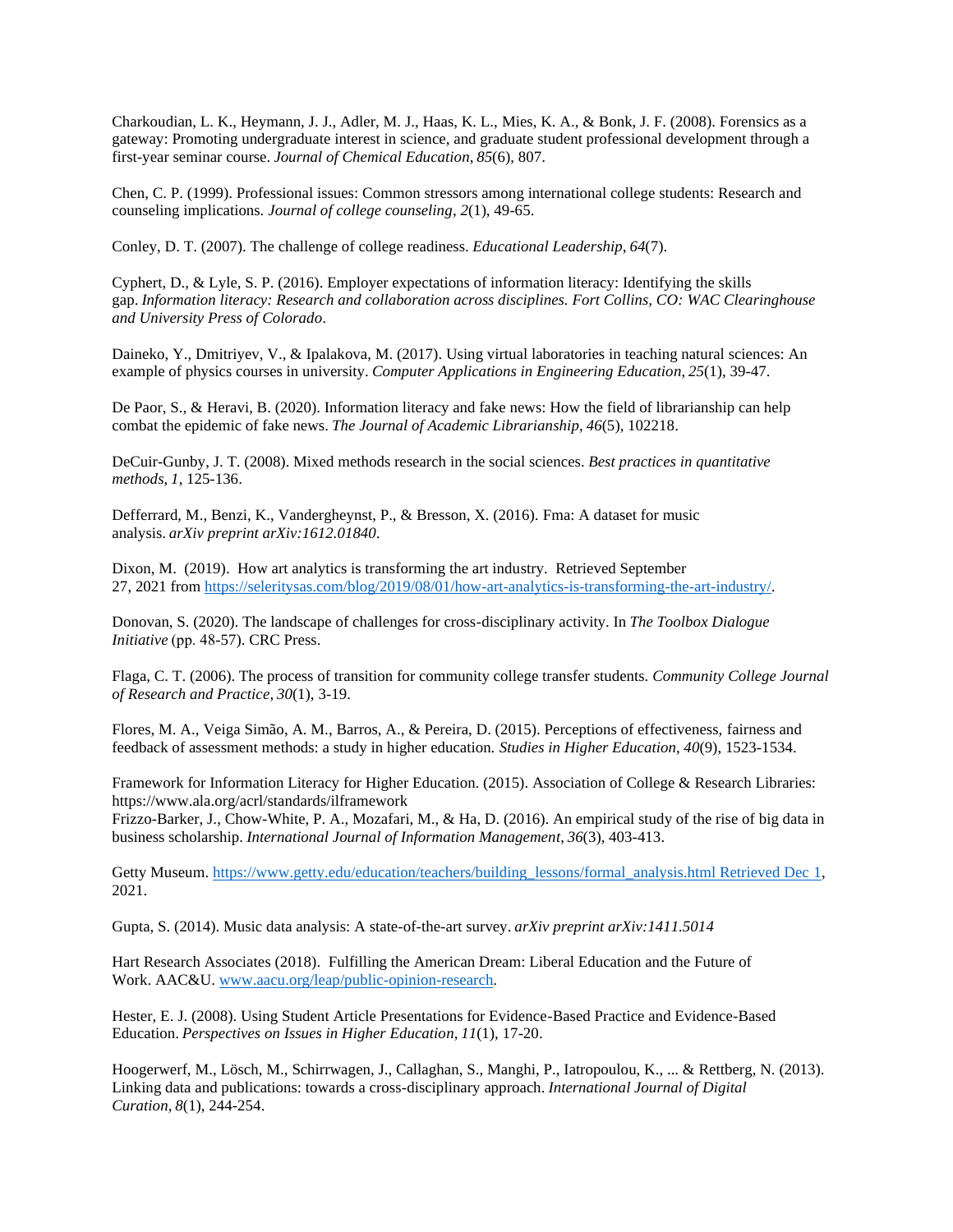Hsieh, P., Sullivan, J. R., & Guerra, N. S. (2007). A closer look at college students: Self-efficacy and goal orientation. *Journal of advanced academics*, *18*(3), 454-476.

Ivankova, N. V., Creswell, J. W., & Stick, S. L. (2006). Using mixed-methods sequential explanatory design: From theory to practice. *Field methods*, *18*(1), 3-20.

Jaijairam, P. (2016). First-Year Seminar (FYS)--The Advantages That This Course Offers. *Journal of Education and Learning*, *5*(2), 15-23.

Jeffrey, L., Hegarty, B., Kelly, O., Penman, M., Coburn, D., & McDonald, J. (2011). Developing digital information literacy in higher education: Obstacles and supports. *Journal of Information Technology Education: Research*, *10*(1), 383-413.

Johnston, B., & Webber, S. (2003). Information literacy in higher education: a review and case study. *Studies in higher education*, *28*(3), 335-352.

Jun, G. (2013). Application of Virtual Experiments in the Teaching of Mechanical Control Engineering Fundamentals [J]. *Education and Teaching Research*, *3*.

Kemp, I. J., & Seagraves, L. (1995). Transferable skills—can higher education deliver?. *Studies in Higher Education*, *20*(3), 315-328.

Kolowich, S. (2011). What students don't know. *Inside Higher Ed*. Retrieved from https://www.insidehighered.com/news/2011/08/22/erial\_study\_of\_student\_research\_habits\_ at\_illinois\_university\_libraries\_reveals\_alarmingly\_poor\_information\_literacy\_and\_skills.

Kostoff, R. N. (2003). *Science and technology text mining: Cross-disciplinary innovation*. Office of Naval Research, Arlington, VA.

Lau, J. (2006). Guidelines on information literacy for lifelong learning.

Lee, C. (2019). The analysis of therapeutic improvisatory music. In *Art and music: Therapy and research* (pp. 35- 50). Routledge.

Lincoln, Y. S., & Guba, E. G. (1985). *Naturalistic inquiry*. Sage Publishing.

Maeder, M., & Neuhold, Y. M. (2007). *Practical data analysis in chemistry*. Elsevier.

Margolis, E., & Murray, K. (2016). Using Information Literacy to Prepare Practice-Ready Graduates. *U. Haw. L. Rev.*, *39*, 1.

Mason, R. L., Gunst, R. F., & Hess, J. L. (2003). *Statistical design and analysis of experiments: with applications to engineering and science* (Vol. 474). John Wiley & Sons.

Mery, Y., Newby, J., & Peng, K. (2012). Why one-shot information literacy sessions are not the future of instruction: A case for online credit courses. *College & Research Libraries*, *73*(4), 366-377.

Metzl, E. S. (2008). Systematic analysis of art therapy research published in Art Therapy: Journal of AATA between 1987 and 2004. *The Arts in Psychotherapy*, *35*(1), 60-73.

Meulemans, Y. N., & Carr, A. (2013). Not at your service: Building genuine faculty-librarian partnerships. *Reference Services Review*.

Mullins, K. (2016). IDEA model from theory to practice: integrating information literacy in academic courses. *The Journal of Academic Librarianship*, *42*(1), 55-64.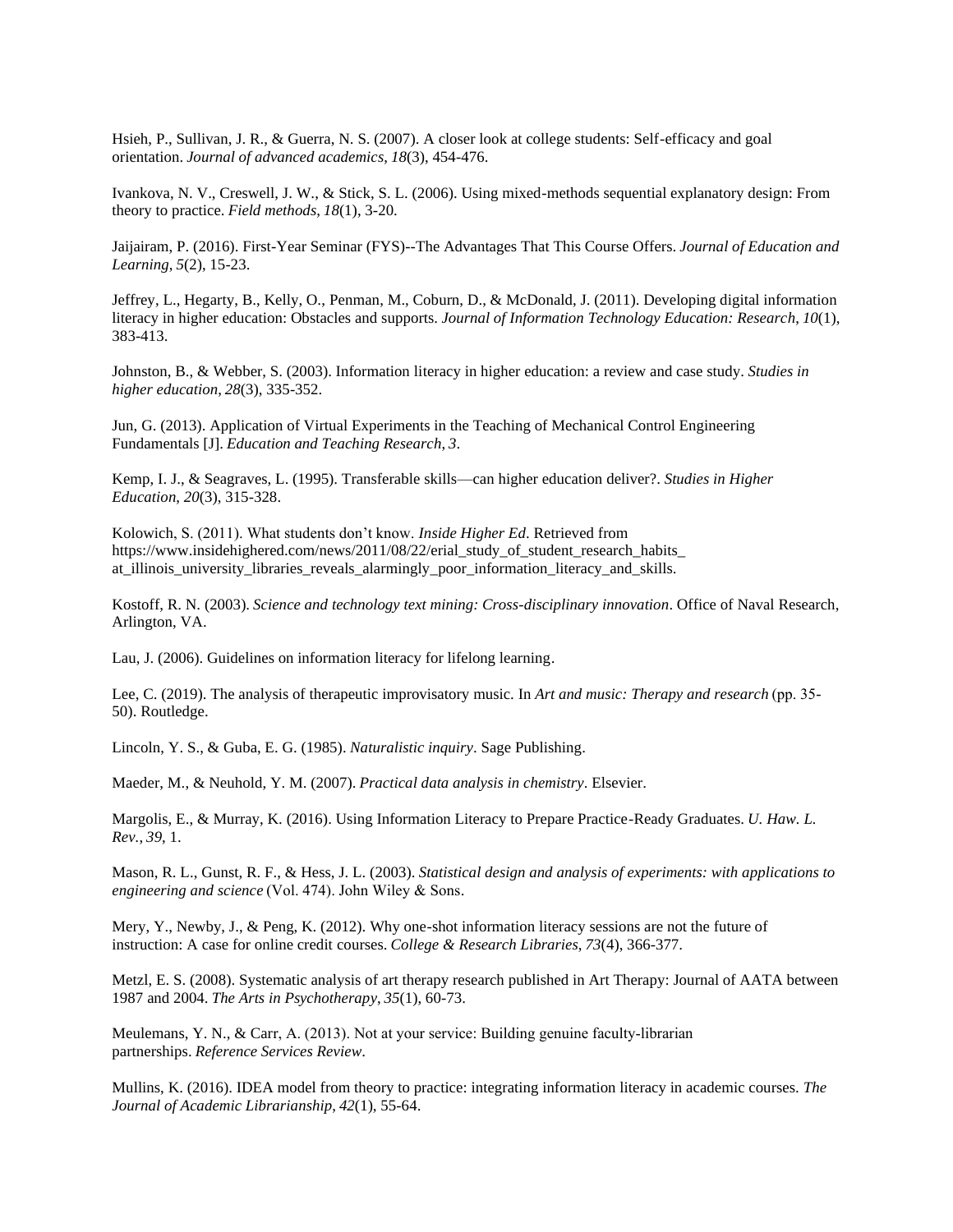Najafabadi, M. M., Villanustre, F., Khoshgoftaar, T. M., Seliya, N., Wald, R., & Muharemagic, E. (2015). Deep learning applications and challenges in big data analytics. *Journal of big data*, *2*(1), 1-21.

Norris, N., & Walker, R. (2005). Naturalistic inquiry. *Research methods in the social sciences*, 131-137

O'Mara‐Eves, A., Brunton, G., McDaid, D., Kavanagh, J., Oliver, S., & Thomas, J. (2014). Techniques for identifying cross‐disciplinary and 'hard‐to‐detect' evidence for systematic review. *Research Synthesis Methods*, *5*(1), 50-59.

Owens, R. G. (1982). Methodological rigor in naturalistic inquiry: Some issues and answers. *Educational administration quarterly*, *18*(2), 1-21.

Owusu-Ansah, E. K. (2004). Information literacy and higher education: Placing the academic library in the center of a comprehensive solution. *The Journal of academic librarianship*, *30*(1), 3-16.

Polizzi, G. (2020). Information literacy in the digital age: why critical digital literacy matters for democracy. *Informed societies: Why Information Literacy Matters for citizenship, participation, and democracy*, 1- 24.

Raish, V., & Rimland, E. (2016). Employer perceptions of critical information literacy skills and digital badges. *College & Research Libraries*, *77*(1), 87-113.

Renbarger, R. (2019). Graduate school preparation from the Ronald E. McNair Postbaccalaureate Achievement Program: A systematic review. *Higher Education Politics & Economics*, *5*(1), 33-53.

Roulston, K., DeMarrais, K., & Lewis, J. B. (2003). Learning to interview in the social sciences. *Qualitative inquiry*, *9*(4), 643-668.

Ruwet, N., & Everist, M. (1987). Methods of Analysis in Musicology. *Music Analysis*, *6*(1/2), 3–36. https://doi.org/10.2307/854214

Sadiq, S., Yeganeh, K., & Indulska, M. (2011). Cross-disciplinary collaborations in data quality research.

Seidman, I. (2006). *Interviewing as qualitative research: A guide for researchers in education and the social sciences*. Teachers college press.

Shaw, V. N. (1999). Reading, presentation, and writing skills in content courses. *College Teaching*, *47*(4), 153-157.

Stetson University School of Business (n.d.). About Us. Retrieved September 11<sup>th</sup>, 2021 from [https://www.stetson.edu/business/pace/about.php.](https://www.stetson.edu/business/pace/about.php)

Stetson University. (n.d.). Information Literacy Instruction. Retrieved from [https://guides.stetson.edu/informationliteracy.](https://guides.stetson.edu/informationliteracy)

Stetson University. (n.d.). Mission Statement. Retrieved Sept 27, 2021 from [https://www.stetson.edu/other/about/mission-and-values.phpS](https://www.stetson.edu/other/about/mission-and-values.php)tetson University. (n.d.). Stetson University Showcase Symposium. Retrieved September 27, 2021 from [https://www.stetson.edu/other/research/showcase.php.](https://www.stetson.edu/other/research/showcase.php)

Stowe, K., Parent, J. D., Schwartz, L. A., & Sendall, P. (2012). Are Students Prepared to Present?: An Analysis of Presentation Skills in Business Schools. *Journal of the Academy of Business Education*, *13*.

Strasser, S. E., & Ozgur, C. (1995). Undergraduate business statistics: A survey of topics and teaching methods. *Interfaces*, *25*(3), 95-103.